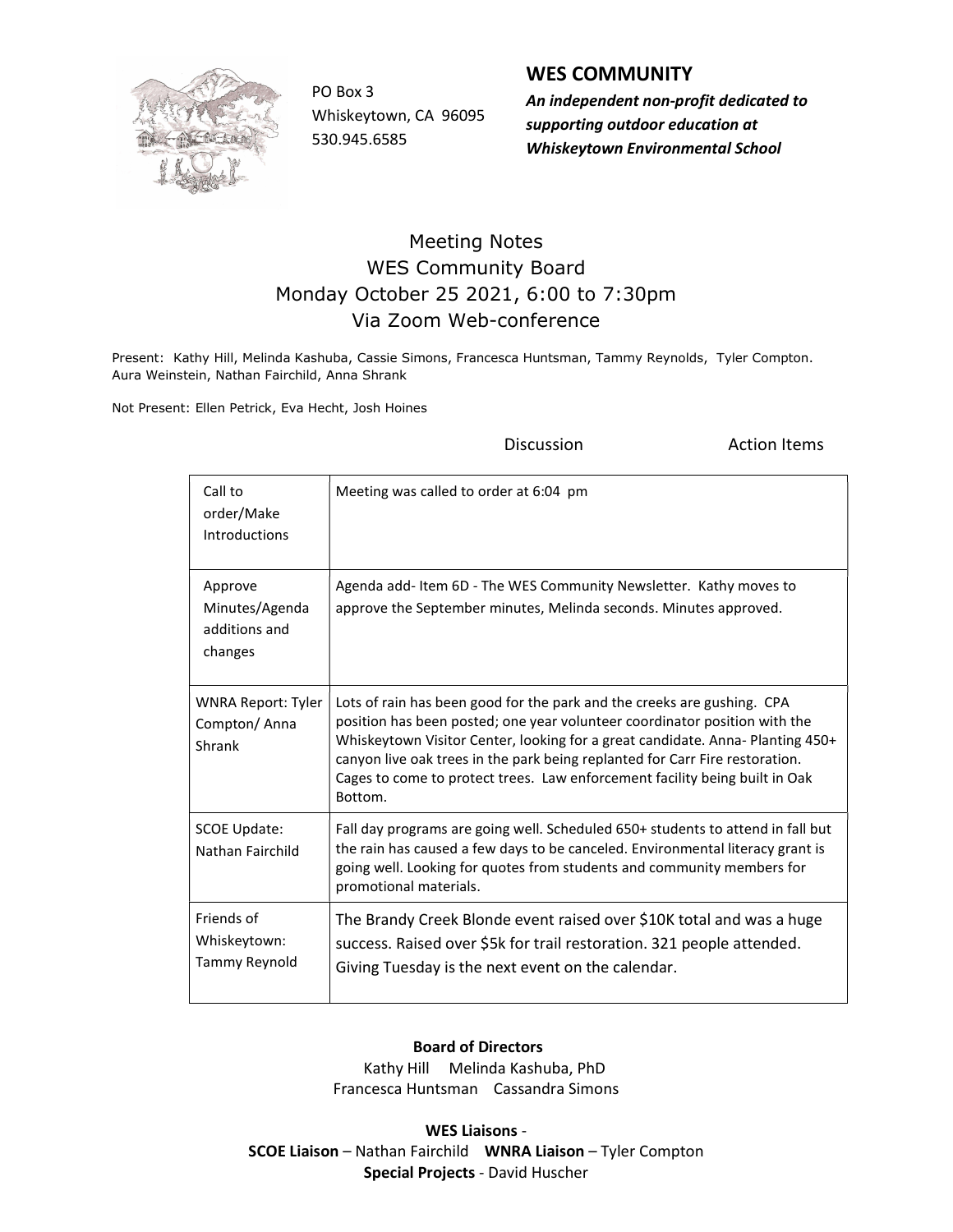| Treasurer's Report:<br>Kathy Hill                | bank balance at September board meeting: \$24,101.98<br>Expenditure (Total Out): \$7,733.83<br>Porta-potty rental<br>Feasibility study finish, website finish<br>Giving Tuesday registration 2021<br>Charitable Giving to WES, teaching supplies, wheeled carts<br>Revenue (Total In): \$4.70<br>website donation button development/test<br>WES Community Account: \$16,372.85<br>(\$5000 for student assistance)<br>(Total Available unrestricted Funds: \$11,372.85)<br>Rebuild Account: \$7,278.47 needs verification |  |
|--------------------------------------------------|---------------------------------------------------------------------------------------------------------------------------------------------------------------------------------------------------------------------------------------------------------------------------------------------------------------------------------------------------------------------------------------------------------------------------------------------------------------------------------------------------------------------------|--|
| <b>On-going Business</b>                         |                                                                                                                                                                                                                                                                                                                                                                                                                                                                                                                           |  |
| 6a. WES Forever<br>Meeting                       | Was good to have the group back together again. Trying to figure out<br>what the first step is. Build a model cabin? The Lassen foundation has<br>some potential cabins to consider as examples. A tiered building<br>approach is being researched, Hatcher Hall and infrastructure is phase 1,<br>cabin building phase 2, phase 3- everything else.                                                                                                                                                                      |  |
| <b>Host Lions</b><br>Luncheon Meeting            | Kathy, Francesca, and Melinda are attending. Francesca is looking into what<br>types of technology is needed to present a slideshow.                                                                                                                                                                                                                                                                                                                                                                                      |  |
| <b>Shasta Land Trust:</b><br>Melinda Kashuba     | Melinda went to the Harry Daniel Beaver Banks Creek Preserve opening event<br>for the Shasta Land Trust. She met Egon Harasser, a member of the Lions<br>Breakfast Club who wants us to come present at 7am at Country Waffle in the<br>near future.                                                                                                                                                                                                                                                                      |  |
| Giving Tuesday:<br>Kathy                         | Kathy and Tammy are working together on this. Lisa Middy, Peggy Prescott,<br>Francesca Huntsman and Sarah Montieth are going to help network and<br>fundraise for the event.                                                                                                                                                                                                                                                                                                                                              |  |
| <b>WES Community</b><br>Newsletter:<br>Francesca | Francesca completed the newsletter and sent it out for feedback. She would<br>like this ASAP so she can distribute via Mailchimp. Melinda will send the link<br>to Gordon to send out to various contacts to access the newsletter if they<br>choose to do so.                                                                                                                                                                                                                                                            |  |
| <b>New Business</b>                              |                                                                                                                                                                                                                                                                                                                                                                                                                                                                                                                           |  |